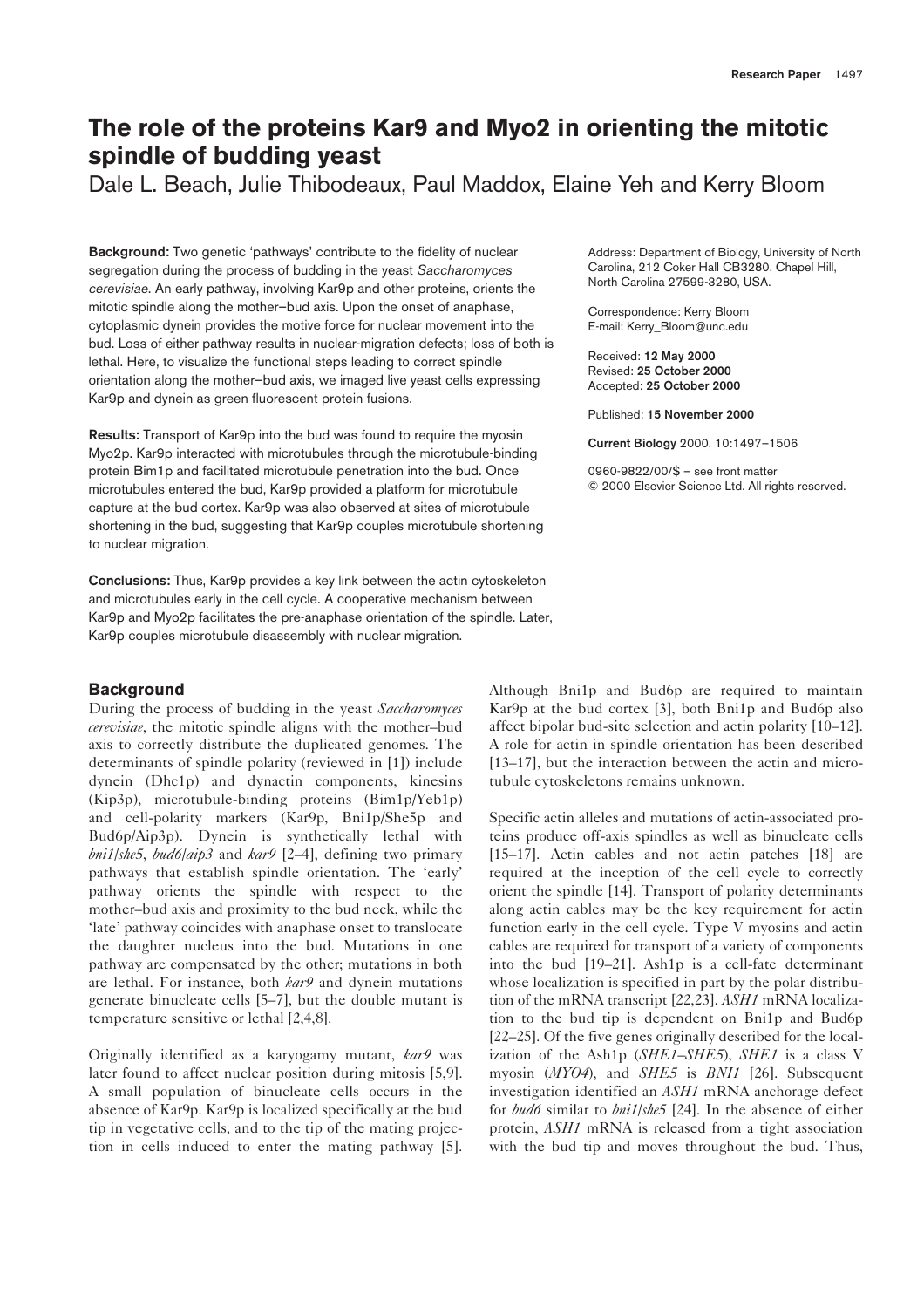Bni1p and Bud6p provide positional cues for spindle orientation and contribute to asymmetric mRNA localization.

*KAR9* is one of the few spindle-polarity determinants that does not exhibit such pleiotropic phenotypes. In the absence of Kar9p, the nucleus fails to congress to the bud neck or the mating projection [3,5]. The *kar9* cells exhibit nuclear migration phenotypes similar to *kip3*, *bim1/yeb1*, *bni1/she5* and *bud6/aip3* [3,8,27–30]. However, mutations in *kip3, bim1/yeb1*, *bni1/she5* and *bud6/aip3* have additional phenotypes that exacerbate nuclear migration, such as altered microtubule dynamics (*bim1/yeb1* and *kip3* [27,28,31]) or diminished actin integrity (*bni1/she5* and *bud6/aip3*). Kar9p interacts biochemically with the microtubule plus-end binding protein Bim1p [31–33], and requires actin, Bni1p and Bud6p to maintain a cortical attachment within the bud [3,5]. Here, by imaging live yeast cells expressing Kar9p as a green fluorescent protein fusion (Kar9–GFP), we observed the dynamic cortical and microtubule localization of Kar9p and the facilitated orientation of the microtubule towards the incipient bud site. Kar9p transport into the bud was dependent on *MYO2* [34], which encodes a class V myosin, and a polarized actin cytoskeleton. We also observed Kar9p at sites of microtubule shortening in the bud, indicating Kar9p to be a key component of the mechanism that couples microtubule shortening to nuclear migration.

# **Results**

## **Kar9p is not required for** *ASH1* **mRNA localization**

To determine whether Kar9p also contributes to *ASH1* mRNA anchorage, we observed the localization of *ASH1* mRNA in *kar9*∆ cells (KBY1010). Direct observation of the mRNA in live cells is possible through 'green RNA' (gRNA) techniques using an RNA-binding protein found in the bacteriophage MS2 [24,25]. In *kar9*∆ cells, gRNA<sub>ASH1</sub> localization in vegetative and mating cells was indistinguishable from that in wild-type cells;  $gRNA<sub>ASH1</sub>$  appeared as a fluorescent spot within  $0.3 \mu m$  of the bud tip during bud growth  $(n = 10;$  Figure 1a–d, both cells), then migrated to the neck approximately 20 minutes before cell separation  $(n = 4;$  Figure 1a–d, right cell). Finally,  $gRNA<sub>ASH1</sub>$  became localized at the incipient bud site prior to bud initiation without leaving the cell cortex (data not shown). In the mating pathway, the  $gRNA<sub>ASH1</sub>$  spot was positioned at the mating projection tip where the spot retained dynamic activity in both  $\alpha$ -factor arrested ( $n = 10$ ; data not shown) and mating  $kar9\Delta$  cells ( $n = 5$ ; data not shown).

The temporal relation between bud growth and  $gRNA<sub>ASH1</sub>$ position is demonstrated graphically in Figure 1e. The graph shows that in the *kar*9∆ cell gRNA<sub>ASH1</sub> is associated with the bud tip, as has been observed for  $\text{gRNA}_{\text{ASH1}}$  in wild-type cells [24]. Migration of  $gRNA<sub>ASH1</sub>$  to the neck is illustrated by the precipitous drop at 55 minutes (Figure 1e). Maintenance of  $gRNA<sub>ASH1</sub>$  localization at sites

of polarized growth during both vegetative and mating periods of the life cycle in *kar9*∆ cells indicates that Kar9p is not required for *ASH1* mRNA anchorage.

## **Kar9p is mobile within the bud and co-localizes with cytoplasmic microtubules**

A Kar9–GFP fusion protein expressed under the control of the *MET25* promoter rescued the nuclear-position defect in a *kar9*∆ strain (KBY1010). Binucleate cells were not detected in KBY1010 cells expressing Kar9–GFP (*n* = 300),





Localization of *ASH1* mRNA is independent of Kar9p. **(a–d)** *ASH1* mRNA localization as visualized by gRNA<sub>ASH1</sub> expression [24] in *kar9*∆ cells (KBY1010). In both cells shown,  $gRNA<sub>ASH1</sub>$  was localized at the bud tip throughout bud growth. In (d),  $\overline{gRNA_{ASH1}}$  became localized to the neck in the cell on the right. The white outlines were traced from differential interference contrast (DIC) images and transposed onto the correlating fluorescent image to define the cell outline. Elapsed time (min) is shown at the bottom left. **(e)** The distance from the neck to the bud tip, and from the neck to the gRNA<sub>ASH1</sub> spot, was measured for both cells. Only the plot for the right cell is shown. The distances of the bud tip and the gRNA $_{\rm ASH1}$  spot from the neck were within 0.3  $\mu$ m, demonstrating that  $\bar{g}$ RNA $\bar{A}_{ASH1}$  remains associated with the bud tip throughout the cell cycle;  $gRNA<sub>ASH1</sub>$  returned to the neck after ~55 min. See Supplementary movie 1.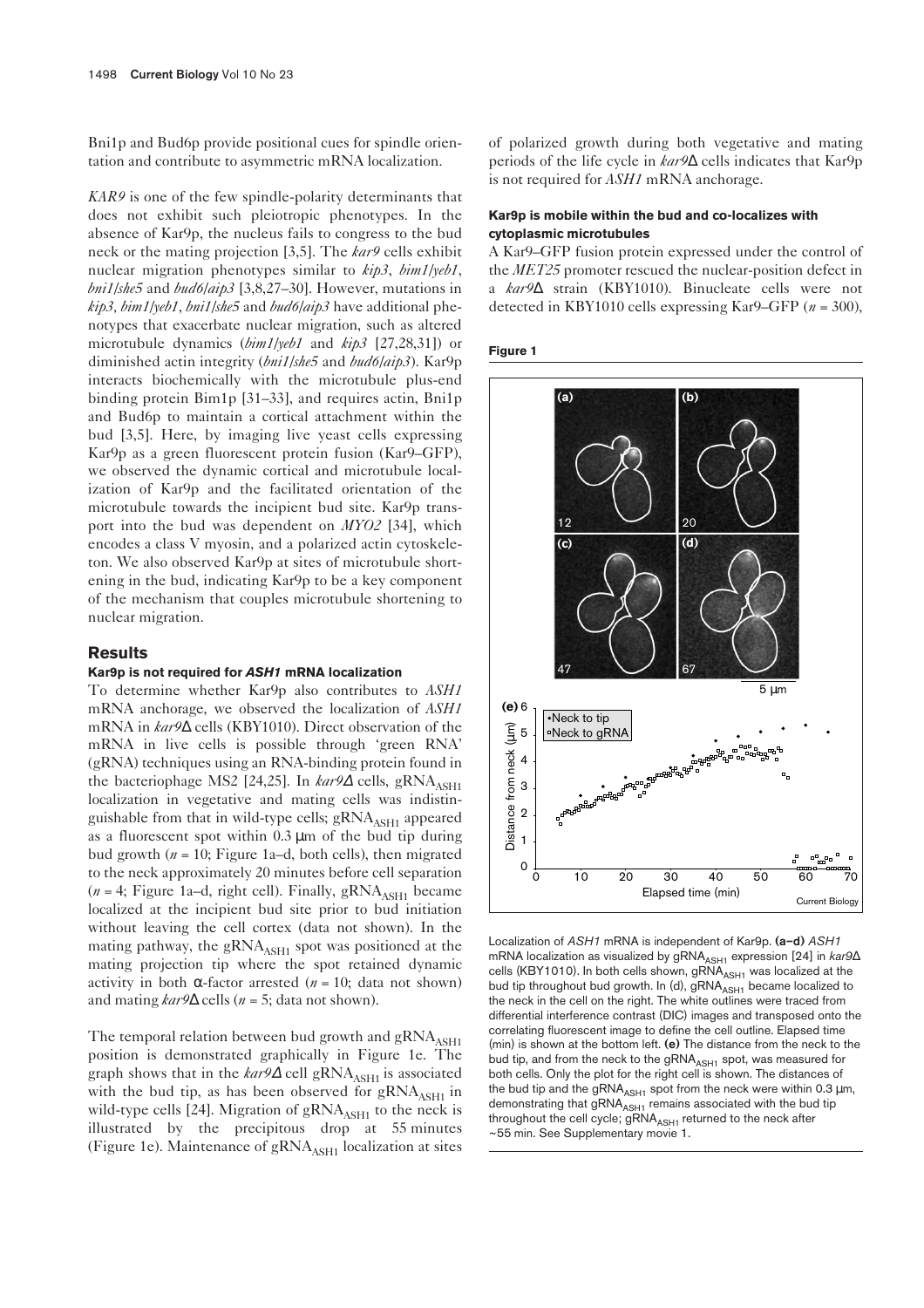| ×<br>×<br>٧<br>۰. |  |
|-------------------|--|
|-------------------|--|

# **Kar-9–GPF localization.**

| .<br>91 - 1994 - 1995 - 19 |      |      |           |      |                |      |     |      |      |      |            |  |
|----------------------------|------|------|-----------|------|----------------|------|-----|------|------|------|------------|--|
|                            |      |      | $\bullet$ |      | ۹<br>$\bullet$ |      |     |      |      |      |            |  |
|                            | a    | b    | C         | d    | e              |      | g   | h    |      |      | $\sqrt{n}$ |  |
| Wild type                  | 21.0 | 36.0 | 4.0       | 20.0 | 10.5           | 0.0  | 1.5 | 3.0  | 1.5  | 1.5  | 132        |  |
| Integrant                  | 22.0 | 32.0 | 0.5       | 38.0 | 1.6            | 0.5  | 0.5 | 4.1  | 0.0  | 1.1  | 187        |  |
| Wild type + Lat-A 28.6     |      | 5.4  | 4.3       | 5.4  | 5.7            | 11.6 | 0.6 | 13.4 | 21.3 | 3.6  | 164        |  |
| $b$ ni1 $\Delta$           | 17.7 | 6.1  | 6.1       | 4.7  | 1.9            | 0.0  | 0.0 | 17.8 | 11.2 | 34.6 | 214        |  |
| $bud6\Delta$               | 17.9 | 9.0  | 12.1      | 8.5  | 7.6            | 0.0  | 0.0 | 17.0 | 0.9  | 28.3 | 223        |  |
| $bim1\Delta$               | 11.3 | 62.4 | 3.4       | 16.0 | 4.0            | 2.6  | 0.0 | 0.4  | 0.0  | 0.0  | 532        |  |
| Azide + dGlu               | 13.5 | 11.5 | 0.0       | 10.6 | 7.7            | 2.4  | 0.0 | 10.2 | 22.1 | 19.2 | 208        |  |
| Wild type $+$ Nz           | 31.7 | 42.7 | 5.7       | 8.4  | 7.5            | 0.9  | 0.0 | 2.2  | 0.0  | 0.9  | 227        |  |
| $bni1\Delta + Nz$          | 18.0 | 0.0  | 12.0      | 43.0 | 15.0           | 12.0 | 0.0 | 0.0  | 0.0  | 0.0  | 194        |  |

The table shows the percentage of each cell population with the indicated pattern of Kar9–GFP localization (columns a–j). All cell types listed expressed a Kar9–GFP fusion protein from a CEN plasmid via the MET25 promoter, except 'Integrant', where the GFP coding region

was fused to the endogenous KAR9 chromosomal locus (see Materials and methods). Lat-A, latrunculin-A; azide + dGlu, sodium azide and deoxyglucose; Nz, nocodazole.

compared with 11% (*n* = 309) in untransformed *kar9*∆ cells. Additionally, Kar9–GFP expression from the *MET25* promoter did not produce any binucleate cells after a 2 hour induction  $(n = 300)$ , and the nucleus was properly positioned within the mother cell prior to anaphase onset (*n* = 300). An integrated Kar9–GFP fusion protein expressed from the endogenous promoter maintained similar localization (Table 1).

Kar9–GFP, expressed in wild-type cells (YEF473A) from the *MET25* promoter, was observed as cortical spots (Figure 2a,c,d) and either punctate or continuous linear arrays (Figure 2b,e; see also Table 1g–j). Typically, 1–2 cortical spots were observed within each cell, and each remained mobile within the bud during growth. Spots moved with an average velocity of  $1.96 \pm 1.24$  µm/minute  $(n = 10)$  within the bud. This velocity is rapid when compared with the average velocities of Bud6–GFP (0.116 µm/ minute) and  $gRNA<sub>ASH1</sub>$  (0.31 µm/minute) [24], yet very slow in comparison with actin patch movements  $(16.8 \,\text{\mu m})$ minute) [35]. Cortical Kar9–GFP movements were diffusional, as cortical spots remained motile in the presence of sodium azide and deoxyglucose, which inhibit ATP production (see below and Table 1) [36]. The Kar9–GFP cortical spots migrated to the neck  $30 \pm 10$  minutes ( $n = 6$ ) prior to cell separation (Figure 2c, lower cell; Figure 2e, upper cell; Table 1d). Approximately 20 minutes (*n* = 4) after the Kar9– GFP became localized to the neck, it was released from the cortex and observed as spots and/or filaments within the cytoplasm (Figure 2e, lower cell; Figure 2f, upper cell). Unlike *ASH1* mRNA, Kar9p–GFP became cytoplasmic, as spots and linear arrays, before being localized to the bud site. Prior to the next budding cycle, Kar9–GFP linear arrays oriented towards the incipient bud site  $13 \pm 4$  minutes (*n* = 7) before bud emergence (see below).

Kar9–GFP linear arrays depended on microtubules, as evidenced by their absence upon nocodazole treatment (Table 1). Microtubules can be imaged by either decorating the filament with a dynein–GFP fusion protein [37] or by labeling the tubulin directly (GFP–Tub1) [38]. Line scans of microtubules (see Materials and methods) differentiated periodic Kar9–GFP spots from continuous dynein–GFP decoration along microtubules. While Kar9–GFP appeared as discrete peaks of fluorescent intensity along the filament, microtubules labeled by dynein–GFP displayed linear fluorescence as did GFP–Tub1 [38] or Tub3–GFP (K.B., unpublished data). Dynamic growth  $(0.808 \pm 0.426 \,\mu\text{m/minute}; n = 35)$  and shortening (0.574 ± 0.253 µm/minute; *n* = 39) of Kar9–GFP linear arrays coincided with microtubule dynamics measured in an isogenic strain containing dynein–GFP (0.798 ± 0.29 µm/minute growth, *n* = 12; 0.791 ± 0.347 µm/ minute shortening, *n* = 19) and in *kar9*∆ cells containing dynein-GFP  $(0.703 \pm 0.416 \,\mu\text{m/minute}$  growth,  $n = 17$ ;  $0.630 \pm 0.325 \,\mu\text{m/minute}$  shortening;  $n = 16$ ). Therefore, microtubule dynamics in *kar9*∆ cells and cells expressing Kar9–GFP are not significantly different from the wild type.

# **Kar9p preferentially localizes along microtubules in the absence of cortical anchors**

The dynamic movement of Kar9–GFP between cortical spots and microtubules is indicative of the bipartite distribution of Kar9p. Cells treated with latrunculin-A (to depolymerize actin filaments) or deleted for *BNI1*/*SHE5* or *BUD6*/*AIP3* showed a loss of Kar9–GFP spots from the bud cortex and an increase in microtubule-associated Kar9–GFP (Figure 2g–i; Table 1); *bni1*∆/*she5*∆ cells had an 83% decrease in Kar9p spots at the bud cortex; *bud6*∆*/aip3*∆ cells decreased cortical Kar9–GFP by 75%. Latrunculin-A-treated cells decreased cortical Kar9–GFP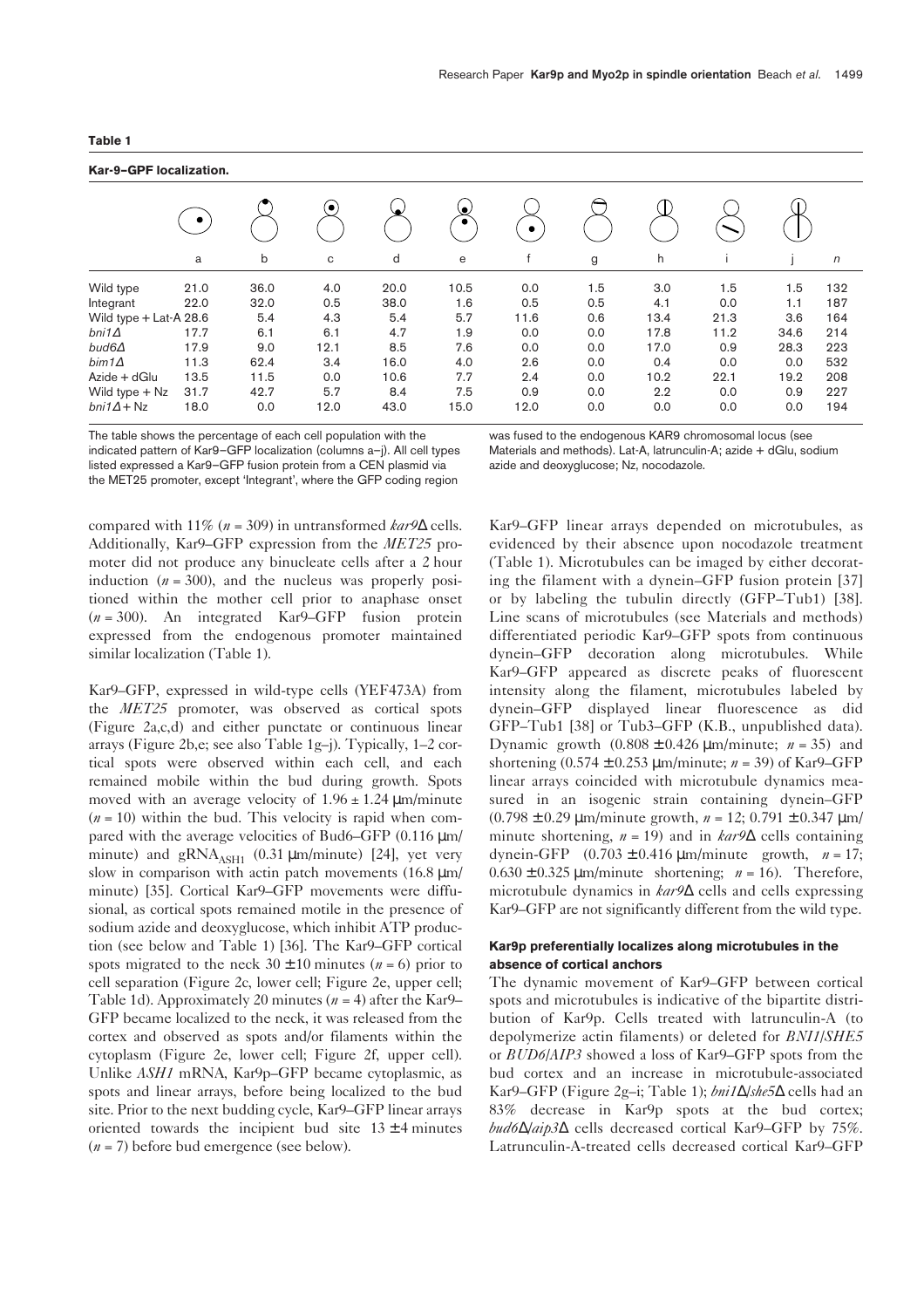



Kar9–GFP is localized to the bud cortex and microtubules in wild-type cells. Kar9–GFP localization in **(a–f)** wild-type cells, **(g)** *bni1*∆ mutants, **(h)** *bud6*∆ mutants, **(i)** latrunculin-A-treated wild-type cells (YEF473A), and **(j)** *bim1*∆ mutants. (a) Medium budded cell (top) and a large budded cell (bottom), each with a spot of Kar9–GFP at the cell cortex. Examination of optical sections taken through the cell distinguished cortical versus cytoplasmic positioning of the Kar9–GFP spot. (b) Both cells contain linear arrays of GFP fluorescence. The top cell contains two spots along a line (note elongation of the spot within the neck), while the lower cell contains a punctate (lower) and continuous (upper) array. (c) The top cell contains two separated spots that are not associated with an array. In the lower cell, the Kar9–GFP spot has returned to the neck. (d) The top cell contains a Kar9–GFP spot in the bud, and a faint linear filament extending into the mother cytoplasm. The lower cell contains two spots adjacent to the neck, and will undergo cell separation within 5 min (not shown). (e) Kar9–GFP has moved to the neck of the top cell. The bottom cell has completed cell separation, and the Kar9–GFP is seen as cytoplasmic spots in the daughter (left) and as a punctate linear array in the mother (right). (f) Both cells have completed cell separation, and Kar9–GFP is cytoplasmic in the unbudded cells. Elapsed time (min) is shown at the bottom left of each panel. In this and subsequent figures, the white borders outline the cell surface. See Supplementary movies 2–5.

by 85% (Table 1b). Wild-type cells treated with sodium azide and deoxyglucose [36] had a 68% decrease in cells with cortical spots in the bud (Table 1b), suggesting that cortical localization of Kar9p depends on ATP. Disruption of actin filaments resulted in an 11-fold increase in cells containing labeled microtubules observed within mother cells (Figure 2i), as well as the appearance of cortical spots within the mother in 11.6% of the population (Table 1f). Increased microtubule labeling was also observed in *bni1/she5* and *bud6/aip3* strains, and ATP-depleted cells (Table 1i–j).

In the absence of the Bni1p/She5p and Bud6p/Aip3p cortical anchors, Kar9p relocalized from the bud cortex to microtubules in both mother and bud. In contrast, Kar9–GFP remained localized to the bud cortex in cells deleted for *BIM1/YEB1* (Table 1), confirming that Kar9p association with microtubules requires Bim1p/Yeb1p [32,33,39]. Thus, Kar9p is resident at two discrete structures: the bud cortex and the microtubule.

## **Kar9p is delivered to the bud through Myo2p**

Bud6p/Aip3p and *ASH1* mRNA require, respectively, *MYO2* and *MYO4/SHE1*, for proper localization [21–26,40]. Kar9p localized properly and retained motility within the bud in the absence of microtubules (Table 1 and data not shown), indicative of a microtubule-independent delivery mechanism. To determine whether either of the known yeast class V myosins transports Kar9p between mother and bud, we observed the localization of Kar9–GFP in *myo4* and *myo2* mutant strains. Kar9–GFP localization appeared wild type in a *myo4*/*she1* deletion strain (data not shown), but was disrupted in the *myo2-66* temperaturesensitive strain [41]. After a 5 minute shift to the restrictive temperature (37°C), Kar9–GFP in a *myo2-66* strain was distributed throughout mother and bud in 34% (*n* = 98) of the population as diffuse patches (Figure 3b) or punctate spots (Figure 3c,d). At the restrictive temperature, 22% (*n* = 98) of cells contained Kar9–GFP only in the mother in contrast to  $10\%$  ( $n = 244$ ) for cells at the permissive temperature (see Figure 3). Only 9% of the wild-type cells (YEF473A) had a punctate distribution of Kar9–GFP throughout the cell at  $37^{\circ}$ C ( $n = 54$ ). As wild-type cells maintain Kar9p predominantly within the bud, the redistribution of Kar9–GFP between both mother and bud demonstrated a significant effect upon loss of Myo2p. These data indicate that the elevated temperature specifically affects a Myo2p-dependent process, and establishes a role for Myo2p in the asymmetric localization of Kar9p. Recent biochemical results indicate a direct interaction between the Myo2p tail and Kar9p [34].

## **Myo2-dependent transport occurs along actin cables**

Recovery of filamentous actin after latrunculin-A treatments [42] allowed us to observe actin-based Kar9p transport into the bud. As the *bim1*∆/*yeb1*∆ strain precluded Kar9p deposition on microtubules (Table 1), treatment of *bim1*∆/*yeb1*∆ cells with latrunculin-A generated cortical spots of Kar9–GFP in both mother and bud (compare Figure 2i with Figure 4). When latrunculin-A was removed from the cultures, motile Kar9–GFP spots moved towards the bud at an average velocity of  $1.52 \pm 1.03 \,\mu m/\text{second}$ , peaking at 4.09 µm/second (*n* = 5; Figure 4). The Kar9–GFP migration rates are likely to represent a minimal velocity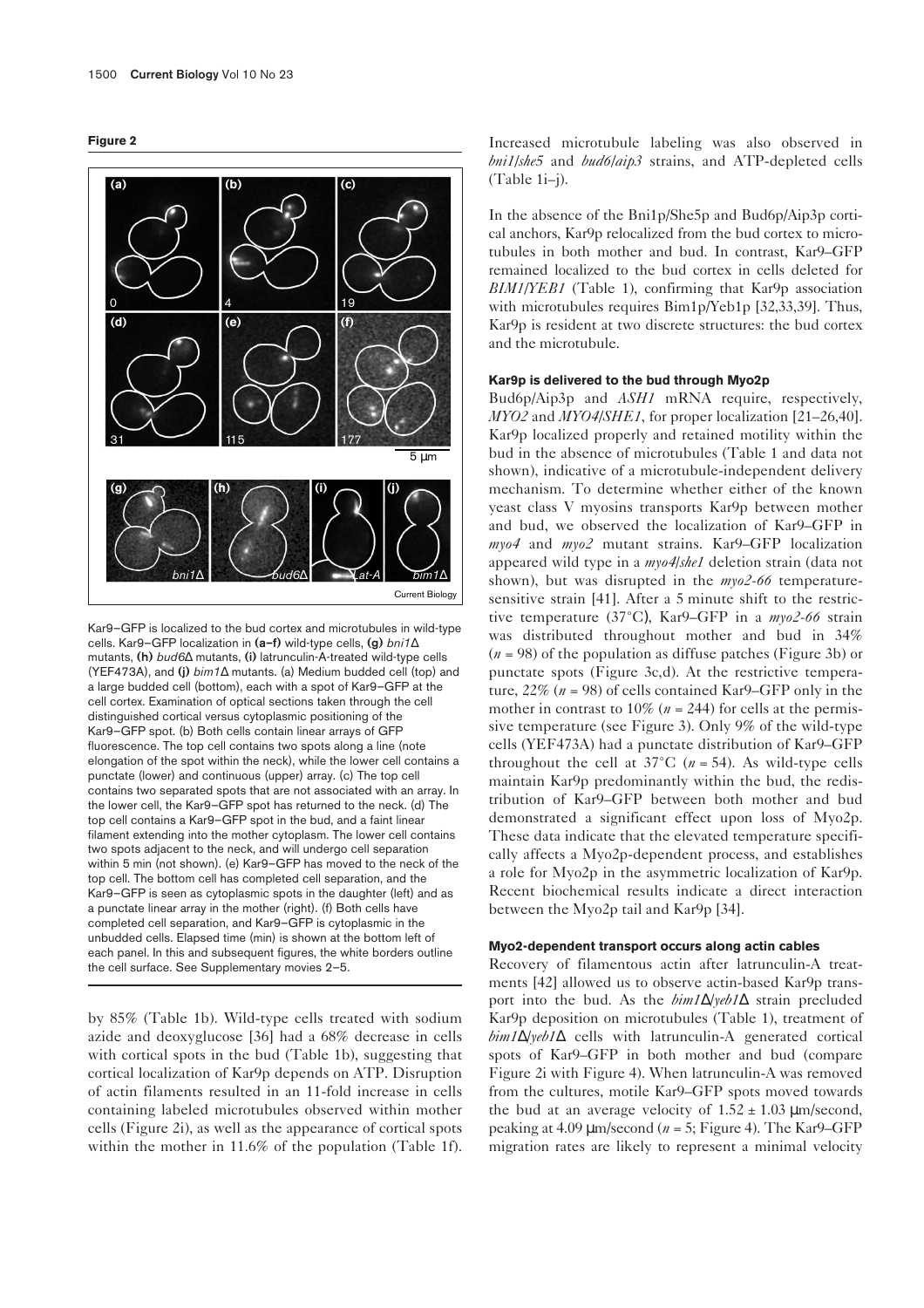



*MYO2*, which encodes a class V myosin, is required for Kar9p localization in the bud. **(a,b)** Selected images of individual *myo2-66* cells expressing Kar9–GFP at 23°C (a) when held at 23°C or (b) transferred to 37°C for 5 min before imaging. **(c)** A *myo2-66* cell with punctate Kar9–GFP distribution at the permissive temperature (23°C), then shifted to the restrictive temperature (37°C) for 5 min. **(d)** Stereo images of a three-dimensional reconstruction (see Materials and methods) of the cell shown in (c). Large spots were visible along the cortex, and smaller spots could be seen in the cytoplasm.

for Kar9p transport, as cells must re-establish a polarized actin cytoskeleton following exposure to latrunculin-A during image acquisition. Kar9p particles halted at the neck for approximately 1–10 seconds before continuing into the bud  $(n = 5)$ ; note the spot at the neck in Figure 4d). By generating a Kymograph (see Materials and methods) for a linear region corresponding to the path of a Kar9–GFP spot (Figure 4a–d), a second particle was detected following the same route in approaching the bud neck (Figure 4e,f). Therefore, Kar9p particles are transported to the bud neck via Myo2p along 'tracks' within the mother. These tracks may be actin cables within the mother, polarized towards the bud [25,42–45].

Temperature-sensitive alleles of tropomyosin specifically lose filamentous actin at the restrictive temperature [19]. To determine the role of actin cables in localizing Kar9p, we imaged Kar9–GFP in *tmp1-2, tpm2*∆ cells (ABY971) at both the restrictive (35°C) and permissive (22°C) temperature. Transport of Kar9–GFP into the bud was greatly diminished in the absence of actin cables (22.4% in the mother cell at  $35^{\circ}$ C,  $n = 85$ ;  $3.2\%$  in the mother cell at 22 $\degree$ C,  $n = 94$ ). The large fraction of cells with Kar $9p$  in the body of the mother cell in *tmp1-2, tpm2*∆ cells illustrates the requirement for filamentous actin in Kar9p transport to the bud.

# **Kar9p facilitates microtubule search and capture at the bud site**

Microtubules probe the cell cortex in a 'search and capture' mechanism prior to finding the bud, and, reportedly, bind cortical-attachment sites associated with the actin cytoskeleton [37,46–50]. Kar9p is present prior to bud emergence as evidenced by the persistence of Kar9–GFP produced from the endogenous promoter (Table 1a). As Kar9p is delivered early to the neck via actin and myosin, and associates with microtubules via Bim1p/Yeb1p, Kar9p may provide the critical link between the microtubule and actin cytoskeletons.

Cells were observed between cell separation and initial microtubule penetration of the bud in the presence and absence of Kar9p. Where the direction of the bud is defined as 0°, and perpendicular to the mother–bud axis is 90°, microtubules in *kar9*∆ cells emanated from the spindle pole body (SPB) at  $72.3^{\circ} \pm 54.4$  ( $n = 9$ ) from the mother–bud axis at the time of bud emergence. In contrast, wild-type microtubules were within  $43.1^{\circ} \pm 29.8$ (*n* = 7) [27]. Microtubules in the wild-type strain (YEF473A) intersected, and remained associated with the pre-bud site  $8.7 \pm 11.7$  minutes ( $n = 10$ ) prior to bud emergence, while in the *kar9*∆ strain (KBY1010) microtubules entered the bud  $36.8 \pm 18.3$  minutes  $(n = 7)$  after bud emergence. The timing of microtubule entry into the bud in the *kar9*∆ strain was remarkably similar to the timing of nuclear migration to the neck in a *bim1*∆/*yeb1*∆ strain (36.7 minutes) [51]. Thus, microtubules in *kar9*∆ cells were delayed in finding the bud site by 45.5 minutes (8.7 minutes prior + 36.8 minutes post). This delay may contribute to the frequency of binucleate cells found in *kar9*∆ strains. Six of 12 *kar9*∆ cells constructed the mitotic spindle before microtubules detected the bud, while microtubules entered the bud prior to spindle formation in 10 of 10 wild-type cells.

To determine whether Kar9p facilitates microtubule penetration of the bud, we observed Kar9–GFP early in the cell cycle. The microtubule decorated by Kar9–GFP in Figure 5a extended into the cytoplasm of the cell approximately 30° off the mother–bud axis (cell separation followed in 34 minutes; Figure 5d). The Kar9–GFP-labeled microtubule contacted the cell cortex (Figure 5b,g), prior to localization at the incipient bud site (Figure 5c), and continued to migrate towards the incipient bud site  $(n = 5)$ . Once the microtubule reached the bud site, Kar9–GFP was concentrated at that site (Figure 5c;  $n = 3$ ). The microtubule remained associated with the bud site, then immediately entered the emergent bud (Figure 5d; *n* = 7).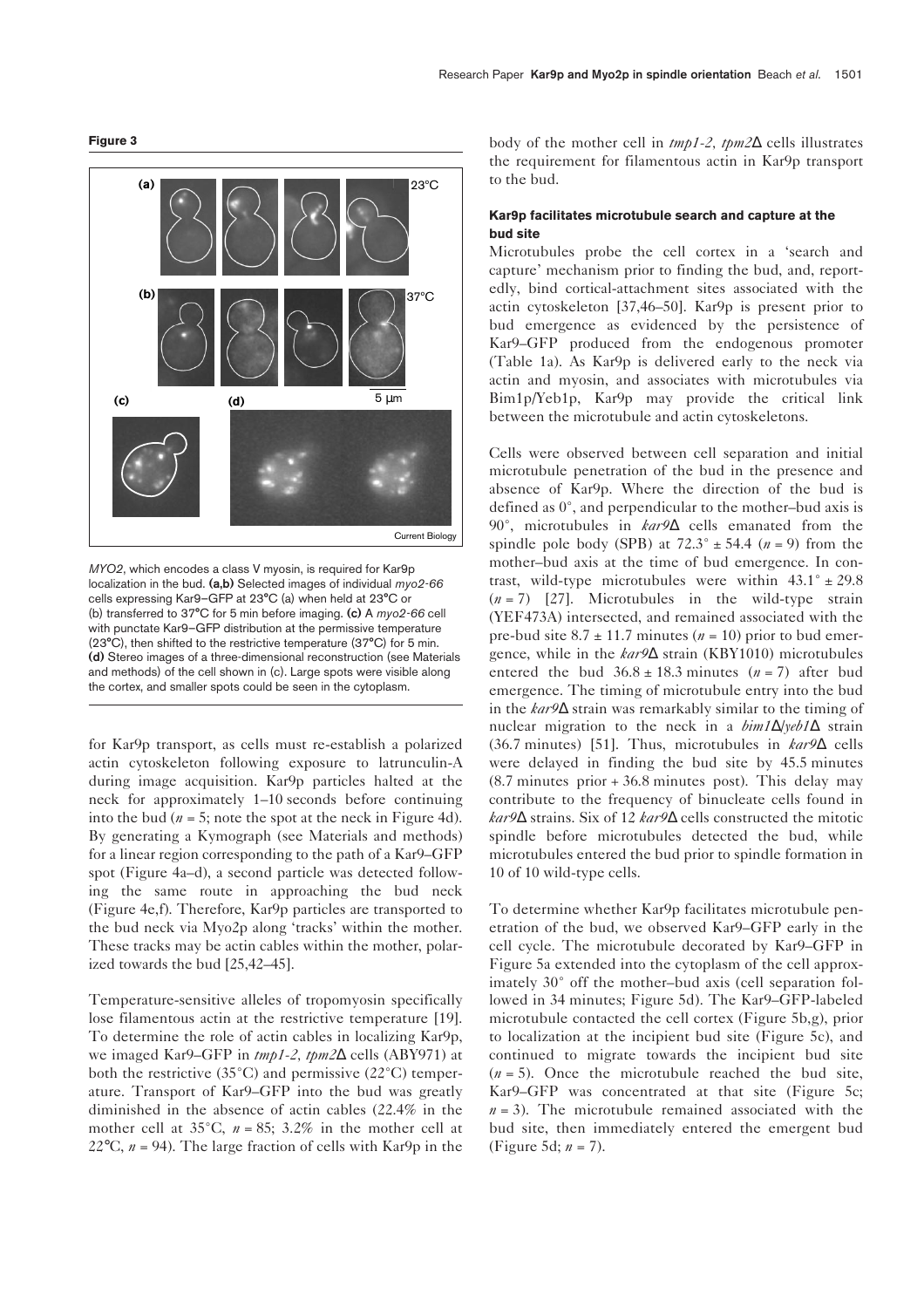#### **Figure 4**

Kar9p is transported along actin filaments within the mother towards the bud. **(a–d)** Following a 15 min treatment with 50 µM latrunculin-A, *bim1*∆/*yeb1*∆ (KBY1017) cells expressing Kar9–GFP were allowed to recover, and the movements of Kar9–GFP spots were imaged at 3 frames per second. (a) Two spots were labeled within the mother domain of the cell (arrowhead and arrow). (b–d) While the central spot (arrow) remained stationary, the left spot (arrowhead) migrated towards the neck. (d) The motile spot remained adjacent to the neck (10 sec for this spot). Elapsed time (in sec) is shown corresponding to the time scale in (f). **(e)** A composite of a bright-field image (red), an epifluorescent image of GFP signal (green), and traces generated by the 'Track Points' function of Metamorph (see Materials and methods) of Kar9–GFP particles through the cell (blue). Kar9–GFP within the bud is apparent, while the traces show the path



followed by Kar9–GFP towards the bud. The rectangular region was used to form the Kymograph (see Materials and methods). **(f)** The Kymograph function extracts a userdefined region (rectangle in panel e) of an image to be displayed with sequential time points colinear within a single image. Elapsed time is represented along the vertical axis  $(sec)$ , and distance  $(µm)$  along the horizontal axis (oriented to the image in panel e by the triangle and circle). The vertical, off-center trace is the non-motile spot in the middle of

the cell. Single- and double-headed arrows mark the beginning and end of two sigmoidshaped traces of motile Kar9–GFP spots being translocated from the mother towards the bud neck. The top trace is the same spot indicated by the arrowhead in (a–d) and within the rectangle in (e), and the lower trace is a second spot following the same path (indicated by the arrow in panels a,c,d). Vertical regions of each sigmoidal trace indicate stationary periods. See Supplementary movie 6.

#### **Kar9p couples microtubule dynamics with nuclear migration**

To examine the relation between Kar9p within the bud and microtubules, we coexpressed both Kar9–GFP and dynein–GFP. Microtubules, visualized by dynein–GFP labeling, were observed extending into the bud and contacting Kar9–GFP spots. The Kar9p–microtubule intersections were unstable, lasting an average of 2.36 minutes  $(n = 5)$ , similar to previous reports of the persistence of microtubule–cortex interactions [37]. Microtubule–Kar9p



cortical spot interactions were visible as the intersection of linear, filamentous microtubules with fluorescent spots at the cortex (see Figure 6c,e,f), and occurred  $54\% \pm 9.5$  $(n = 6)$  of the time, on average, throughout the cell cycle.

Kar9p–microtubule contacts facilitated the orientation and positioning of the nucleus at the bud neck (Figure 6). Kar9–GFP was localized as a spot in the bud, and a microtubule growing from the SPB (bright spot distant from the neck) extended towards the bud (Figure 6a). Once the microtubule bundle entered the bud and connected with the Kar9p spot (at the tip of the bud in Figure 6a–c), the nucleus (marked by the SPB) moved towards and, ultimately, adjacent to the neck (Figure 6c–f). Microtubules shortened as the nucleus traveled towards the neck at an average velocity of  $0.404 \pm 0.153 \,\mu\text{m/min}$  (*n* = 5). Migration of the nucleus towards the neck arrested when

#### **Figure 5**

Kar9p facilitates microtubule delivery to the bud site. **(a–c)** Sequential images of a Kar9–GFP-labeled microtubule and (**f–h**) the respective stereo images of three-dimensional renderings (see Materials and methods). The incipient bud site is labeled by an arrow in (a–c). Bipolar budding in this haploid strain (YEF473A) is occasionally observed. (a) A large budded, post mitotic cell with Kar9–GFP-labeled microtubules in both mother and daughter cells. The asterisk marks the SPB. The plus-end of the microtubule is oriented towards the incipient bud site. (b) Microtubule movement to contact the cell cortex. Inspection of the optical sections (not shown) and (g) threedimensional stereo view demonstrated cortical attachment of the microtubule. (c) The microtubule plus-end was positioned at the incipient bud site 32 min prior to cell separation. **(d)** The new bud is visible, and a microtubule decorated by Kar9–GFP has penetrated the small bud. **(e)** DIC image of the three cells shown in the stereo images. The large budded cell is represented in (a–c). Elapsed time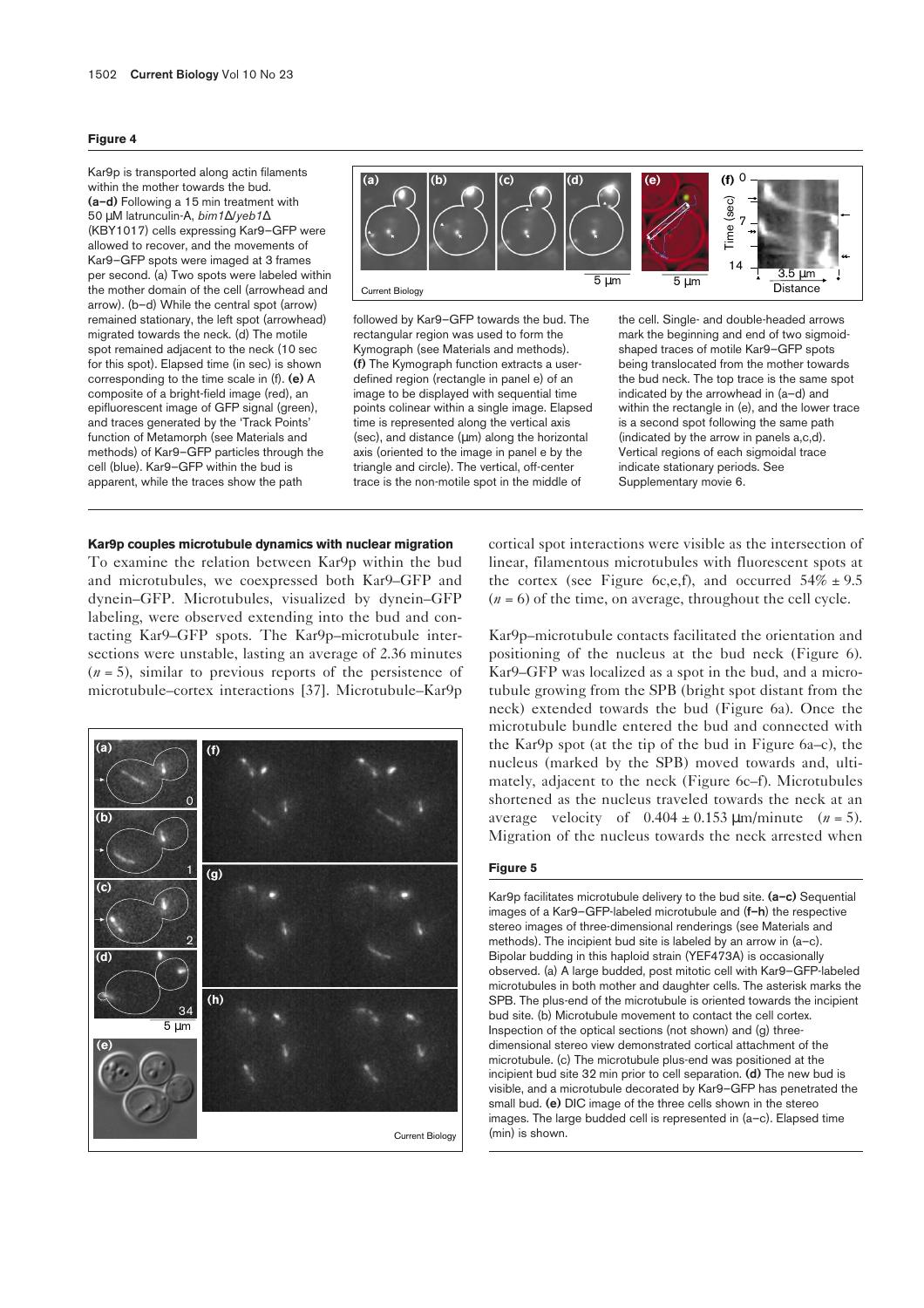#### **Figure 6**

Kar9p couples dynamic microtubules with nuclear migration. **(a–f)** Selected time-lapse images of a cell expressing both Kar9–GFP (spot in bud) and dynein–GFP (decorates the microtubule and SPB in the mother). The SPB is the bright spot at the right end of the microtubule. (a,b) The Kar9–GFP spot is mobile within the bud. The microtubule in the mother domain is oriented with the plus-end towards the bud, scanning the bud cortex to locate the bud site. (c) The microtubule has made contact with the cortical Kar9–GFP spot in the bud, and the SPB has moved towards the neck. (d) The microtubule has separated from the Kar9–GFP spot. During this time, SPB movement towards the bud ceases. (e) The microtubule is recaptured by Kar9–GFP, and SPB migration continues



microtubules lost contact with the Kar9p spot (Figure 6d), then resumed once contact was re-established (Figure 6e).

The distance between the SPB and the Kar9–GFP spot within the bud is plotted in Figure 6g. Microtubule–Kar9p contacts were scored in frames where the labeled microtubule terminated in a region occupied by a Kar9–GFP spot. Periods with the most dramatic nuclear movements towards the bud  $(-20 \text{ minutes and } -30 \text{ minutes})$  coincided with intersection of the Kar9–GFP spot and microtubule. In the cell shown, the apparent microtubule–Kar9p attachment remained stable after the nucleus had reached the neck. The SPB did not proceed into the bud, although colocalization of Kar9–GFP and microtubules was evident (Figure 6g, ~40–60 minutes).

Positioning the nucleus at the neck in vegetative cells is analogous to nuclear migration to the tip of the mating projection [49]. Kar9–GFP localizes to the mating projection tip, and is required for nuclear orientation and migration during the mating process [5,9]. We observed nuclear migration towards the mating projection tip of α-factortreated cells expressing both dynein–GFP and Kar9–GFP. In cells entering the mating pathway, nuclei rotate opposite to the direction of microtubule growth until the mating projection tip is located (similar to nuclear movement in unbudded vegetative cells). Microtubules formed persistent connections with the Kar9–GFP spot, and the nucleus migrated toward the mating projection (Figure 7a–f) at  $0.32 \pm 0.13$  µm/minute ( $n = 11$ ), which was similar to the velocity of nuclear migration to cortical Kar9p in vegetative cells.

The distance from the SPB to the mating projection tip is plotted in Figure 7g, which demonstrates the movement of the SPB towards the mating projection base. After the microtubule had oriented towards the mating projection (27–30 minutes), nuclear movement towards the mating projection coincided with microtubule depolymerization [49]. After the nucleus was positioned at the base of the mating projection, the distance between the SPB and the mating projection lengthened and shortened over the ensuing 45 minutes. SPB movement was facilitated by microtubule growth and shrinkage while maintaining an interaction with the Kar9–GFP spot. Thus, Kar9p–microtubule interactions facilitate nuclear migration in both vegetative and mating cycles.

Directed movement to the neck is differentiated from steady state, oscillatory nuclear movements in vegetative (Figure 6g) and mating (Figure 7g) cells. Directional transport of the nucleus towards the neck is observed in Figure 6 ( $\approx$ 20–40 minutes) and Figure 7 ( $\approx$ 25–55 minutes). During directed nuclear movement to the neck,  $62\% \pm 20$  $(n = 6)$  of time points showed an intersection between Kar9–GFP and microtubules,  $69\% \pm 9.4$  (n = 5) of which resulted in directed movement of the nucleus towards the neck. Thus, not every microtubule intersection with a Kar9–GFP spot results in directed nuclear movement. Following nuclear congression, oscillatory movements maintained a steady state positioning of the nucleus adjacent to the neck or mating projection until either anaphase or cell fusion occurred (Figure 6, ~40–65 minutes; and Figure 7, ~55–85 minutes). The persistence of the association of microtubules to Kar9–GFP spots increased to  $75\% \pm 28$  (n = 4) of these time points, but did not result in directed movements past the neck.

### **Discussion**

Kar9p, Bud6p, Bni1p and Bim1p together constitute an early pathway to position the nucleus at the bud neck before the onset of anaphase. We observed that Kar9p was present throughout the cell cycle in dynamic equilibrium between microtubules and sites of polarized growth. Its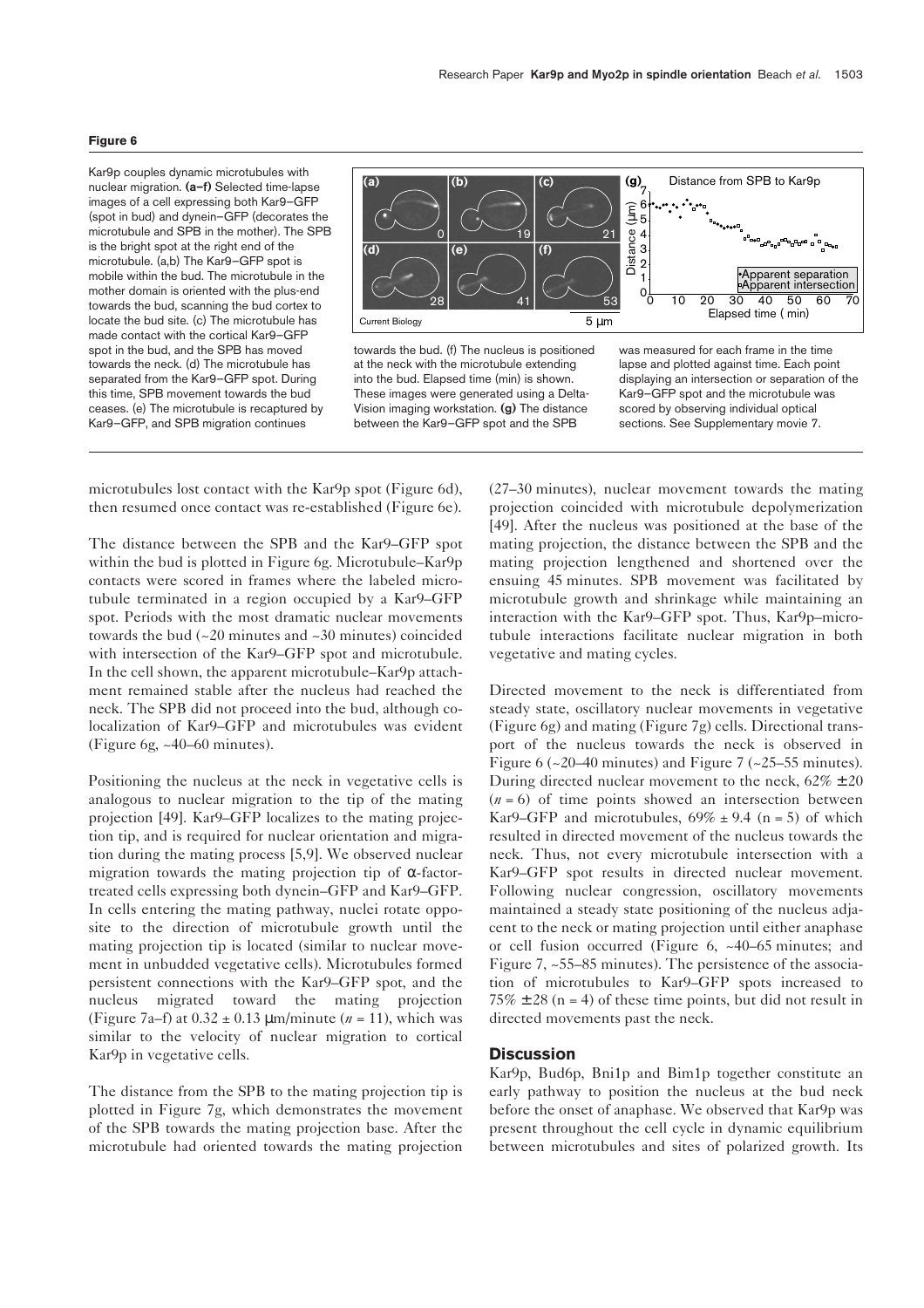



Kar9p directs microtubule orientation towards the mating projection. **(a–f)** Selected time-lapse images of a cell expressing both Kar9–GFP and dynein–GFP in the presence of α-factor. Dynein–GFP decorated the SPB (open arrowhead) and the microtubule, while Kar9–GFP labeled the plus-end of the microtubule (solid arrowhead). (a–d) The microtubule rotated approximately 180° counter-clockwise to orient the plus-end of the microtubule at the tip of the mating projection. Rotation was complete at the 26:53 time point. (d–f) Following microtubule orientation, microtubule shortening moved the SPB to the base of the mating projection. Elapsed time (in min) is shown. **(g)** The distance between the SPB and the mating projection tip was measured for each frame in the time-lapse series and plotted against time. Microtubule interactions with the Kar9–GFP spot were retained throughout the time-lapse series.

association with microtubules was susceptible to nocodazole treatment and required *BIM1* (Figure 2g–j, Table 1) [5,32,33,39]. Localization of Kar9p at the bud cortex was sensitive to treatment with latrunculin-A and was dependent on actin, *BNI1* and *BUD6* (Figure 2g–j, Table 1) [3]. Kar9p has not been shown, either biochemically or genetically, to associate simultaneously with microtubules and actin filaments. Time-lapse images of live cells coexpressing Kar9–GFP and dynein–GFP demonstrated that both proteins co-localized at the bud cortex, and correlated nuclear movements towards the bud with Kar9p–microtubule interactions in both vegetative and mating cells (see below).

Kar9–GFP was observed primarily as a cortical spot that was motile within the bud and not confined to the bud tip (Table 1, columns b–d). The asymmetric distribution of

Kar9p was established through an actomyosin transport system. Directional transport towards the bud was provided by two type V myosins, encoded by *MYO2* [52] and *MYO4* [53]. Myo2p supports polarized secretion [20], whereas the only known cargo for Myo4p is *ASH1* mRNA. In the absence of Myo2p, but not Myo4p, Kar9–GFP spots were present within the mother cell domain (Figure 3), demonstrating *MYO2*-dependent transport of Kar9p [34]. Single particle tracking of Kar9–GFP allowed us to obtain *in vivo* velocities for Myo2p-based motility. Kar9p followed a direct path towards the neck at approximately 1.52 µm/second (Figure 4), which is faster than *in vivo* Myo4p transport of *ASH1* mRNA (0.2–0.4 µm/second) [25] and *in vitro* motility assays using chick brain myosin V (0.2–0.4 µm/second) [54].

Directional transport by Myo2p requires actin cables polarized with their growing ends towards the bud [20]. Tropomyosin, an actin filament binding protein, is required to maintain actin cables, but does not effect the integrity of the actin patches [19]. Aberrant Kar9–GFP localization in the absence of tropomyosin implicates actin cables in Kar9p delivery to the bud, and further supports a Myo2p-dependent, actomyosin delivery system for Kar9p. Two independent spots of Kar9–GFP traveled approximately 3.5  $\mu$ m within the same 0.3  $\mu$ m-wide path through the cell between mother and bud, separated by about 2.6 seconds (Figure 4f). The similar trajectories followed by both Kar9p particles indicate that actin filaments persist long enough to allow transport of multiple particles on a single filament. Whether individual cables provide the substrate for different class V myosins (*ASH1* mRNA via Myo4p; Kar9p via Myo2p), or dedicated cables exist for one type of cargo (Kar9p versus vesicular traffic) remains to be determined.

In the absence of Kar9p, microtubules are delayed in detecting the bud site by approximately 45 minutes, potentially leading to off-axis microtubule spindles and the observed production of binucleated cells [5]. While Kar9p, *ASH1*mRNA, and Bud6p are localized similarly in budded cells, only Kar9p does not localize to the incipient bud site. Instead, Kar9–GFP was observed on microtubules and at the spindle pole body prior to bud emergence (Figure 2e,f). Kar9–GFP-decorated microtubules became oriented towards the bud site prior to bud emergence (Figure 5), and towards the mating projection tip (Figure 7a–f). Thus, putative transport of Kar9p-decorated microtubules along polarized actin fibers towards the bud would provide a 'facilitated' microtubule search and capture mechanism contributing to the fidelity of nuclear migration.

Once microtubules penetrate the bud, Kar9p at the bud cortex can provide a microtubule anchorage site [3,5]. Dynein–GFP-labeled microtubules reaching the bud cortex or the mating projection terminated at spots of Kar9–GFP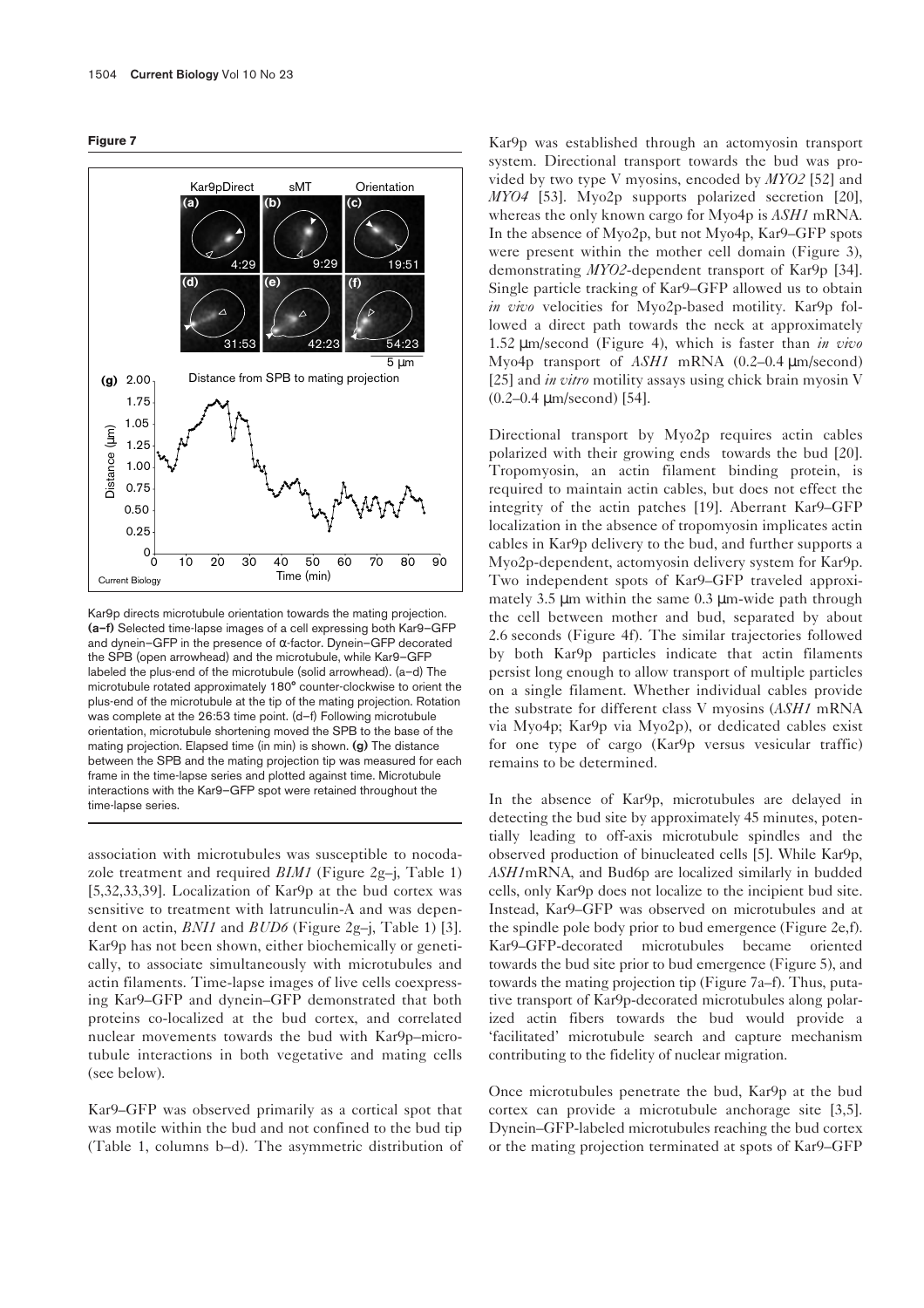(Figure 6c,e,f, Figure 7d,f). Microtubule interactions with Kar9p in the bud lasted between 2–3 minutes, suggesting that microtubules transiently attach at Kar9p cortical sites. Following microtubule capture within the bud, the nucleus migrates subjacent to the neck and remains there until anaphase onset (Figure 6) [4,51]. Similarly, nuclear congression to the mating projection tip was accompanied by a persistent association of microtubules with a Kar9–GFP spot (Figure 7).

Nuclear movements towards and away from the bud or mating projection were coupled with shortening and lengthening of the microtubules connecting the spindle pole body to the Kar9p spot at the cortex (Figures 6a–f and 7a–f). The motor protein Kip3p is thought to stimulate microtubule disassembly, and is presumed to function in association with Kar9p, as *kip3p dhc1* and *kar9 dhc1* double mutants are lethal [8,27,30]. Kip3p at the microtubule–Kar9p junction could stimulate microtubule shortening, providing the underlying mechanism for nuclear migration. Kip3p has recently been shown to facilitate nuclear movement to the bud neck [4,8,27,30], but pulling forces exerted by Kip3p and associated proteins in the 'early' nuclear orientation pathway appear to be too weak to move the nucleus through the narrow neck [4]. Thus, a cooperative mechanism between Kar9p and Myo2p as well as Kar9p and Kip3p facilitates pre-anaphase nuclear positioning at the neck but not beyond. Subsequently, the late nuclear-orientation pathway, including the microtubule-based motor, dynein and associated proteins, supports translocation of the daughter nucleus into the bud in conjunction with spindle elongation for the successful completion of mitosis.

#### **Materials and methods**

*Velocity measurements, microscopy and image processing* Kar9p velocity measurements were obtained measuring the point-topoint movements of Kar9–GFP spots. Kar9–GFP spots were tracked using the 'Track Points' function of the Metamorph (Universal Imaging Corporation) software package. The distance of spot movements at 30 sec (Figures 1,6) or 0.3 sec (Figure 4) intervals provided instantaneous velocities representing a minimal speed at each time point, and averaged over time. Only movements between sequential images were considered for velocity measurements. Because the spots frequently changed direction between long time points, continuous velocities could not be measured.

Microscopy and digital imaging, including optical sectioning, was performed as described in [37]. Five optical sections were taken at 0.75 µm increments through the cell for a total of 3.0 µm per time point. Rapid imaging rates of cells at 3 frames per second included only a single optical section. The central optical section including both a transmitted light and an epifluorescent (GFP) image was focused at the cell neck. Images were captured using a Hamamatsu Orca II (model C4742-98) CCD camera mounted on a Nikon Eclipse E600FN using  $100 \times 1.4$  NA Plan Apochromat objective with  $1 \times$  magnification to the camera. Image taken at elevated temperature for analysis of temperature sensitive strains used a Nikon Eclipse TE300 inverted microscope with a phase contrast 100  $\times$  1.4 NA Plan Apochromat objective with 1  $\times$  magnification to a Hamamatsu Orca (model C4742-95) camera. The inverted microscope stage was heated to 35°C over 25–30 min using a Nevtek air steam stage

incubator (model ASI400). The Metamorph software package for Windows was used for microscope automation, image acquisition and image analysis. Images for publication were manipulated for scaling, size, resolution (300 dpi) and arrangement with Windows versions of Adobe Photoshop and Corel Draw.

The 'Kymograph' function of Metamorph software was used to create a cross-sectional display of pixel intensity values along a linear region (line width of 5 pixels =  $0.3 \mu m$ ) for each image of a time-lapse series (Figure 4e) The 'Linescan' function of Metamorph provided numerical values and a graph representing the grayscale pixel values along a linear region for a single image plane from a time-lapse series. Three-dimensional reconstructions of cells were generated using the '3D Reconstruction' function of Metamorph set for either full circle or shallow tile horizontal reconstructions with a Z distance of 1 um per image for the five images of each optical section series. The 'Stereographic Views' function of Metamorph generated side-by-side images to view the three-dimensional reconstruction in printed format, with a 10° rotation between images. Images acquired using a DeltaVision (Applied Precision) deconvolution microscope were used in Figure 6. Briefly, using a 100X 1.4 NA Plan Apo lens on a Nikon TE200 inverted microscope, z-series consisting of 9 200 ms fluorescent (using a HQ-FITC filter set, Chroma Filters) exposures (0.3 µm step size) were acquired at 30 sec intervals. The z-series time lapse was then deconvolved using DeltaVision software and is presented as a maximum projection.

#### *Supplementary material*

Supplementary material including additional methodological detail is available at http://current-biology.com/supmat/supmatin.htm.

#### **Acknowledgements**

We thank John Pringle, Katja Schwartz and Rita Miller for strains and plasmids; Ted Salmon for imaging advice and critical reading of the manuscript; Chad Pearson for critical reading of the manuscript; and Susan Whitfield, Jennifer Stemple and Molly Hays for technical assistance. This work is supported by National Institutes of Health grant GM32238 to K.B.

#### **References**

- 1. Heil-Chapdelaine RA, Adames NR, Cooper JA: **Formin' the connection between microtubules and the cell cortex***. J Cell Biol* 1999, **144:**809-811.
- 2. Lee L, Klee SK, Evangelista M, Bonne C, Pellman D: **Control of mitotic spindle position by the** *Saccharomyces cerevisiae* **formin Bni1p***. J Cell Biol* 1999, **144:**947-961.
- 3. Miller R, Matheos D, Rose M: **The cortical localization of the microtubule orientation protein, Kar9p, Is dependent upon actin and proteins required for polarization***. J Cell Biol* 1999, **144:**963-975.
- 4. Yeh E, Yang C, Chin E, Maddox P, Salmon ED, Lew DJ, *et al*.: **Dynamic positioning of mitotic spindles in yeast: role of microtubule motors and cortical determinants***. Mol Biol Cell* 2000, **11:**1-13.
- 5. Miller RK, Rose MD: **Kar9p is a novel cortical protein required for cytoplasmic microtubule orientation in yeast***. J Cell Biol* 1998, **140:**377-390.
- 6. Eshel D, Urrestarazu LA, Vissers S, Jauniaux JC, van Vliet-Reedijk JC, Planta RJ, *et al*.: **Cytoplasmic dynein is required for normal nuclear segregation in yeast***. Proc Natl Acad Sci USA* 1993, **90:**11172-11176.
- 7. Li YY, Yeh E, Hays T, Bloom K: **Disruption of mitotic spindle orientation in a yeast dynein mutant***. Proc Natl Acad Sci USA* 1993, **90:**10096-10100.
- 8. Miller RK, Heller KK, Rose MD: **The kinesin-related proteins, Kip2p and Kip3p, function differently in nuclear migration in yeast***. Mol Biol Cell* 1998, **9:**2051-2068.
- 9. Kurihara LJ, Beh CT, Latterich M, Schekman R, Rose MD: **Nuclear congression and membrane fusion: two distinct events in the yeast karyogamy pathway***. J Cell Biol* 1994, **126:**911-923.
- Evangelista M, Blundell K, Longtine MS, Chow CJ, Adames N Pringle JR, *et al*.: **Bni1p, a yeast formin linking Cdc42p and the actin cytoskeleton during polarized morphogenesis***. Science* 1997, **276:**118-122.